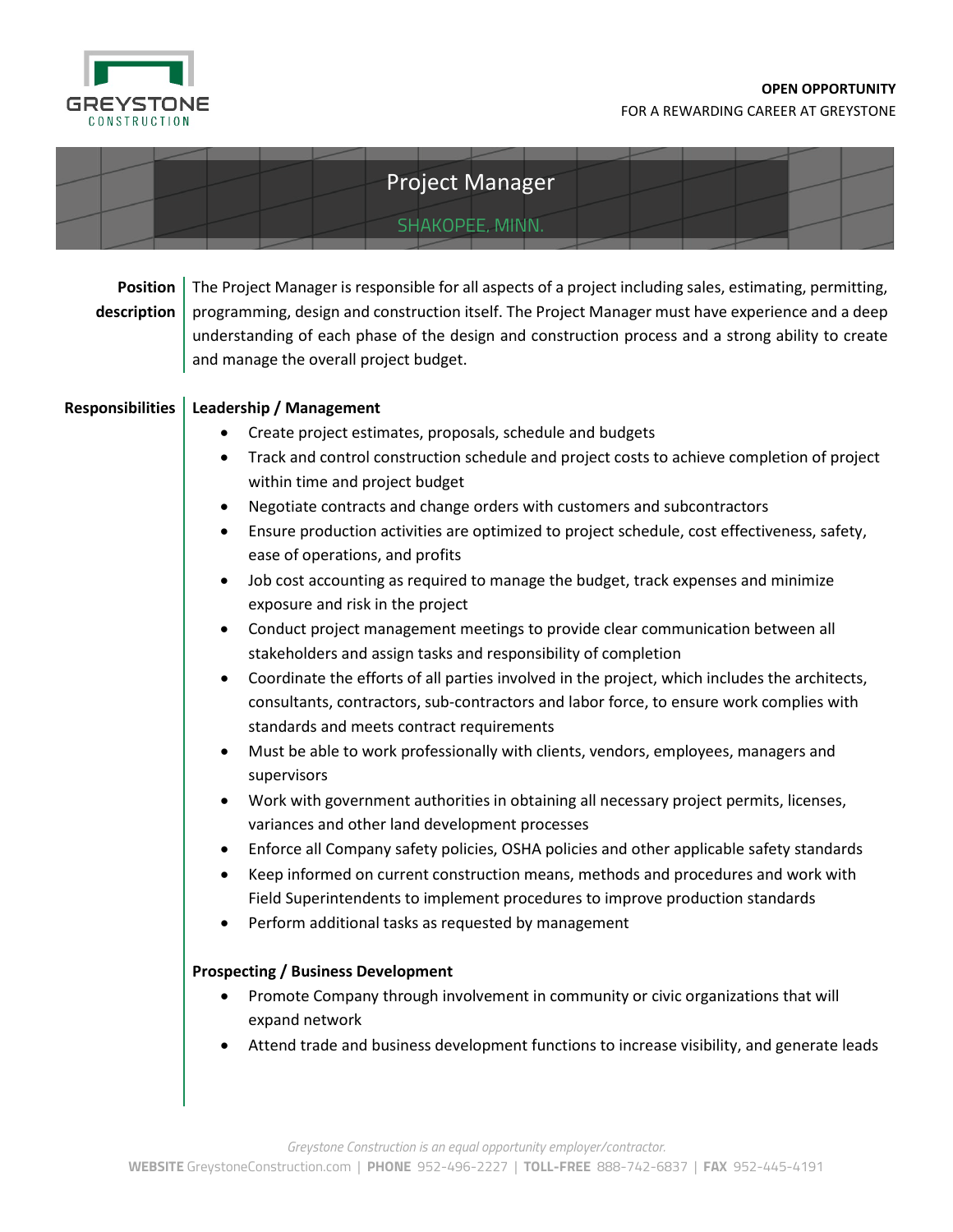|                       | <b>Relationship Management</b>                                                                                                                                                                                                                                                                                                     |
|-----------------------|------------------------------------------------------------------------------------------------------------------------------------------------------------------------------------------------------------------------------------------------------------------------------------------------------------------------------------|
|                       | Build long lasting relationships with customers that are built upon trust and delivering<br>results                                                                                                                                                                                                                                |
|                       | Developing and maintaining strategic relationships and networks with key industry leaders,<br>$\bullet$<br>including business, corporate, government, and A & E firms                                                                                                                                                              |
|                       | <b>Technology</b>                                                                                                                                                                                                                                                                                                                  |
|                       | Utilize appropriate business software including Procore, Bluebeam, Timberline, Microsoft<br>Excel, Microsoft Word, Microsoft Project and Microsoft Outlook                                                                                                                                                                         |
|                       | <b>Technical</b>                                                                                                                                                                                                                                                                                                                   |
|                       | Must be able to interpret architectural plans and shop drawings, land surveys, engineering<br>$\bullet$<br>reports and analyses. Must have working knowledge of project scheduling techniques<br>Must have knowledge of various prime contracts and subcontracts utilized by Greystone<br>$\bullet$<br><b>Construction Company</b> |
|                       | Must manage project start up and close-out procedures<br>$\bullet$                                                                                                                                                                                                                                                                 |
|                       | Ability to determine and satisfy the customer's insurance coverage and certification<br>$\bullet$<br>requirements                                                                                                                                                                                                                  |
|                       | Work to improve personal, technical and supervisory skills through continuing education,<br>training or participation in professional organizations                                                                                                                                                                                |
| <b>Qualifications</b> | BS degree in Engineering or Construction Management from an accredited college or<br>$\bullet$<br>university                                                                                                                                                                                                                       |
|                       | Seven (7) years of experience as a Project Manager in the commercial construction industry<br>$\bullet$<br>Experience with a design/build general contractor who self-performs concrete, masonry,<br>carpentry and/or pre-engineered building construction                                                                         |
|                       | Ability to manage multiple projects ranging from \$500k to \$10M through various delivery<br>$\bullet$<br>methods including Design/Build, GC, CM, CMAR, and Cost Plus.                                                                                                                                                             |
|                       | Results-orientated with proven ability to organize, plan and prioritize work to meet<br>deadlines                                                                                                                                                                                                                                  |
|                       | Strong ability to coach, mentor and direct others; demonstrated skills in managing people<br>and projects                                                                                                                                                                                                                          |
|                       | Able to apply sound judgment and problem solving skills to complex projects and business<br>$\bullet$<br>challenges                                                                                                                                                                                                                |
|                       | Solid reputation for building excellent relationships with internal and external customers<br>٠<br>Preferably has existing network of established relationships with prospective clients in the<br>$\bullet$<br>markets that Greystone serves                                                                                      |
|                       | Excellent verbal, written, and presentation skills; communicates effectively with<br>$\bullet$<br>management, employees, customers, and vendors                                                                                                                                                                                    |
|                       | High level of motivation, integrity, and commitment to team and customers<br>٠                                                                                                                                                                                                                                                     |
|                       | Strong work ethic, decisive, ambitious, with an unwavering commitment to quality and<br>٠<br>professional work                                                                                                                                                                                                                     |